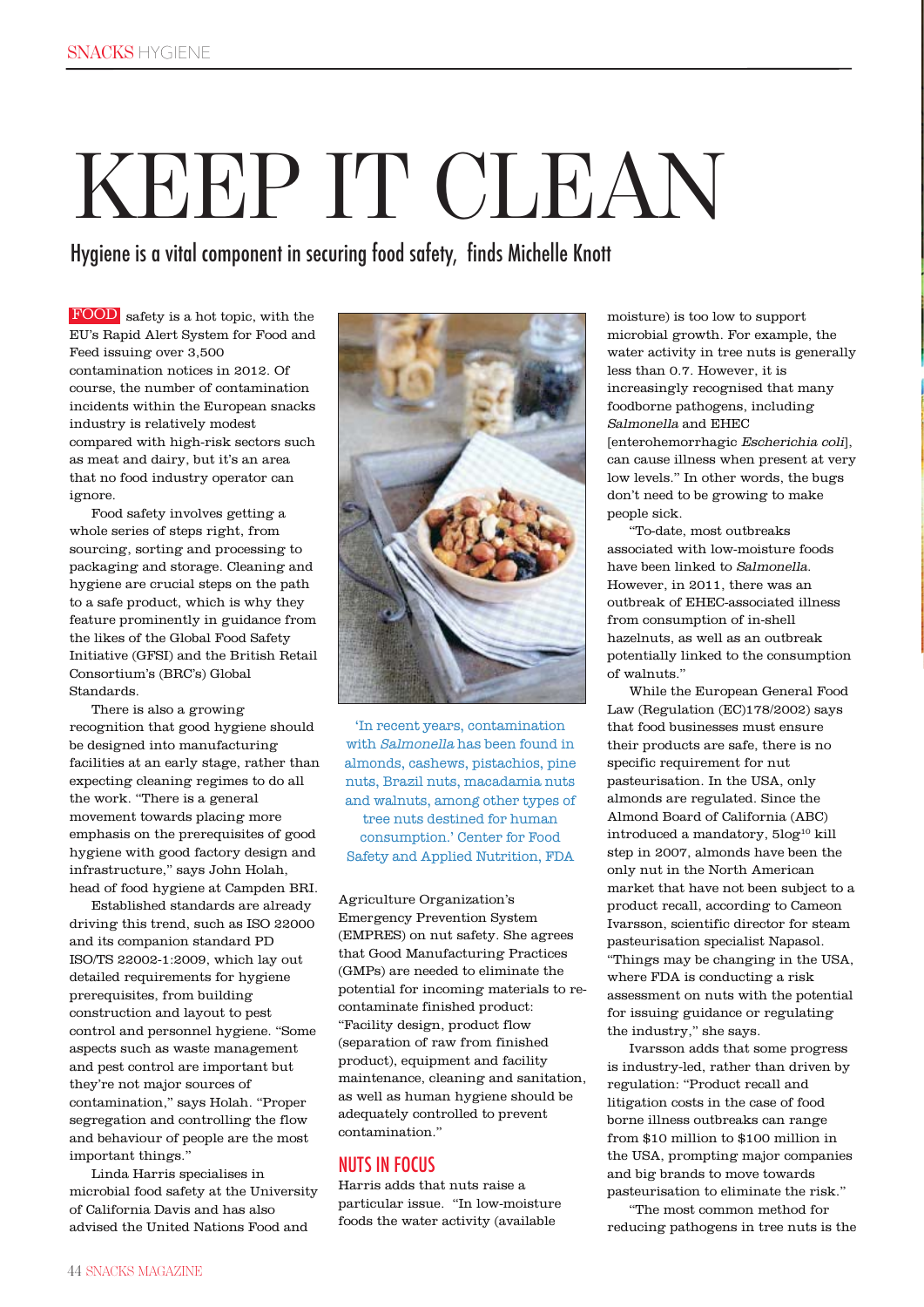

# **Often copied. Never equalled.**

# *<b>Cobag* Bci

up to a 30% improvement in performance in both output performance in both outpu<br>and reduction in rejects

 $\gg$  simplicity

**tna** has made it even easier to operate by simplifying the simplifying the film system and upgraded to a larger user screen (GUI) for for improved visibility of operation.

### $\textsf{simplicity} \qquad \geqslant \textsf{performance} \qquad \geqslant \textsf{flexibility}$

We have increased speed and precision to provide up to a a 30% improvement in performance in both output and reduction in rejects. rejects<br>
<br>
<br>
<br>
<br> **:** performance<br>
<br>
we have increased speed<br>
precision to provide up to<br>
<br>
<br>
<br>
performance in both out<br>
<br>
and reduction in rejects. We have increased speed and<br>
precision to provide up to a<br>
30% improvement in<br>
30% improvement in<br>
performance in both output<br>
and reduction in rejects.<br>
applications.<br>
<br>
<br>
yourself at the next<br>
and reduction in retects. ate by simplifying the precision to provide up to a robag 3ci's come and upgraded to 30% improvement in to different user screen (GUI) for performance in both output of bag form divisibility of operation. and reduction in

## $\gg$  flexibility

Ultimate flexibility with all **tna** robag 3ci's completely upgradable to different jaw sizes. Wide range of bag formats to suit most applications.

See our innovative technology for yourself at the next global packaging show or visit us at **tna**solutions.com. technology for yourself at the next<br>now or visit us at **trasolutions.com.**<br>manager » tna north america » p: +972 462 6500 » m: +312 560 8665<br>h<br>Noully YouTube Channel **for Search tna** 



mark lozano » national sales manager » **tna** north america » p: +972 462 6500 » m: +312 560 8665 » f: +972 462 6599 » info@**tna**solutions.com m: +312 560 8665 » f: +972 462 6599 » info

Stay in touch with **tna**







**Exarch COU YouTube Channel Coupon Search tna than** solutions **COU than** packaging solutions

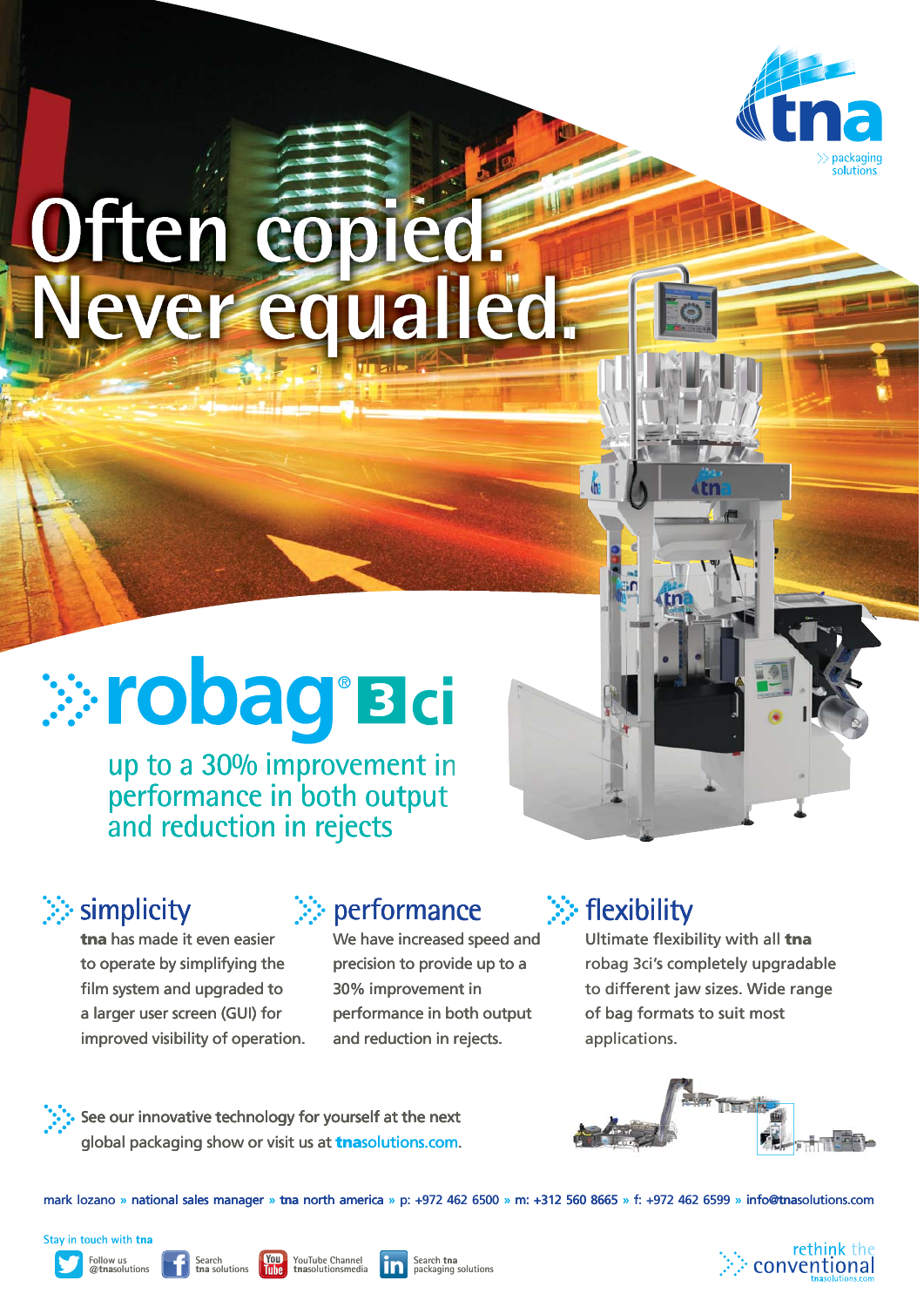application of heat," says Harris. "However, thermal processes previously validated in moist foods do not apply to nuts. Salmonella and EHEC have been shown to be more resistant to heat when they are present in or within a dry food environment - in most cases orders of magnitude more heat resistant."

In the USA there is also the option of chemical fumigation with propylene oxide, but this is banned in Europe.

Ivarsson confirms that achieving effective pasteurisation is not straightforward: "Dry heat is not very efficient in eliminating pathogens such as Salmonella in low moisture foods. In order to achieve the  $5\log^{10}$ reduction performance criterion set [by ABC] for almonds, the nuts may be over-roasted, which is detrimental to the quality of the product."

Napasol's answer is to use dry, saturated steam and add pressurisation into the mix to reach the 5log<sup>10</sup> reduction target at relatively low temperatures. "The Napasol Statisol technology combines a tempering phase followed by pasteurisation and a cooling phase. Saturated steam conditions are controlled in a pressurised vessel in which the products, loaded in bulk bins, are exposed to the steam. No drying is necessary," says Ivarsson.

#### BUG OFF

Nuts may be a special case, but microbiological safety is a key target for any hygiene programme. Maintaining effective segregation between the raw, "wet" end of a potato processing line and post-cooking operations is vital, for instance. However, even the most hygienically designed facility will require regular cleaning and disinfection to keep the bug population under control.

Unfortunately, the arms race against pathogenic bacteria can never been considered "won". For example, Listeria monocytogenes strains have been evolving resistance to

**AllerSnap** 



some of the quaternary ammonium compounds commonly used for sanitation, including benzalkonium chloride (BC). Between 10 and 46% of the L. monocytogenes strains isolated from food processing environments are regarded as BC tolerant, according to recent reports. Cleaning and sanitation technologies will also have to evolve to tackle such developments.

Holah says that whole room disinfection is one approach that has arrived on the scene in the past decade with the potential to make a big impact on the bug population.

Whole-room disinfection floods the entire space with powerful oxidisers such as ozone or hydrogen peroxide

vapour. Research completed by Campden BRI in 2010 found that conventional chemical fogging reduced airborne microbial populations and the numbers of attached microorganisms on horizontal surfaces but had minimal effect on bacteria numbers on vertical surfaces and beneath equipment. In contrast, ozone and hydrogen peroxide penetrated every surface and succeeded in tackling microbes throughout the treated area.

"[In conventional cleaning regimes] we may clean the high walls and overheads of a factory once a month. That's enough 99.99% of the time but it doesn't sterilise the environment and eliminate bugs from the space. Over time each factory will develop its own microflora and that may include Listeria, Salmonella or other pathogens," says Holah.



Left: Eco-Lab's Exelerate ZTF cleaning programme cuts through deposits Right: Hygiena's swabs help validate cleaning processes

Factories could tackle these persistent organisms using whole room disinfection every few weeks or months using a high concentration of the active agent. Alternatively, ozone or hydrogen peroxide sterilisation might be incorporated at a lower concentration into an everyday cleaning regime, enabling the factory to eliminate a stage of chemical disinfection. "There are factories that have undertaken this approach and are successfully controlling food contact surfaces. There's also some evidence that they may be controlling the environment a bit better too," he says.

The research carried out by bodies such as Campden has since been picked up by cleaning firms. For example, Dow Microbial Control announced last summer that it was launching whole room disinfection commercially, with its ozone-based AOS Certified Technology.

"This is an ozone-based system that essentially turns air and water into a powerful sanitizer to control surface and airborne pathogens," says Tony Reed, business development manager for food safety. "Dow believes food companies want extra sanitisation steps to account for potential gaps left by existing processes; the threats of contamination are simply too great. Ozone is among the most powerful oxidising reagents available in the food industry. Our system uses ozone in vapour form to penetrate hidden